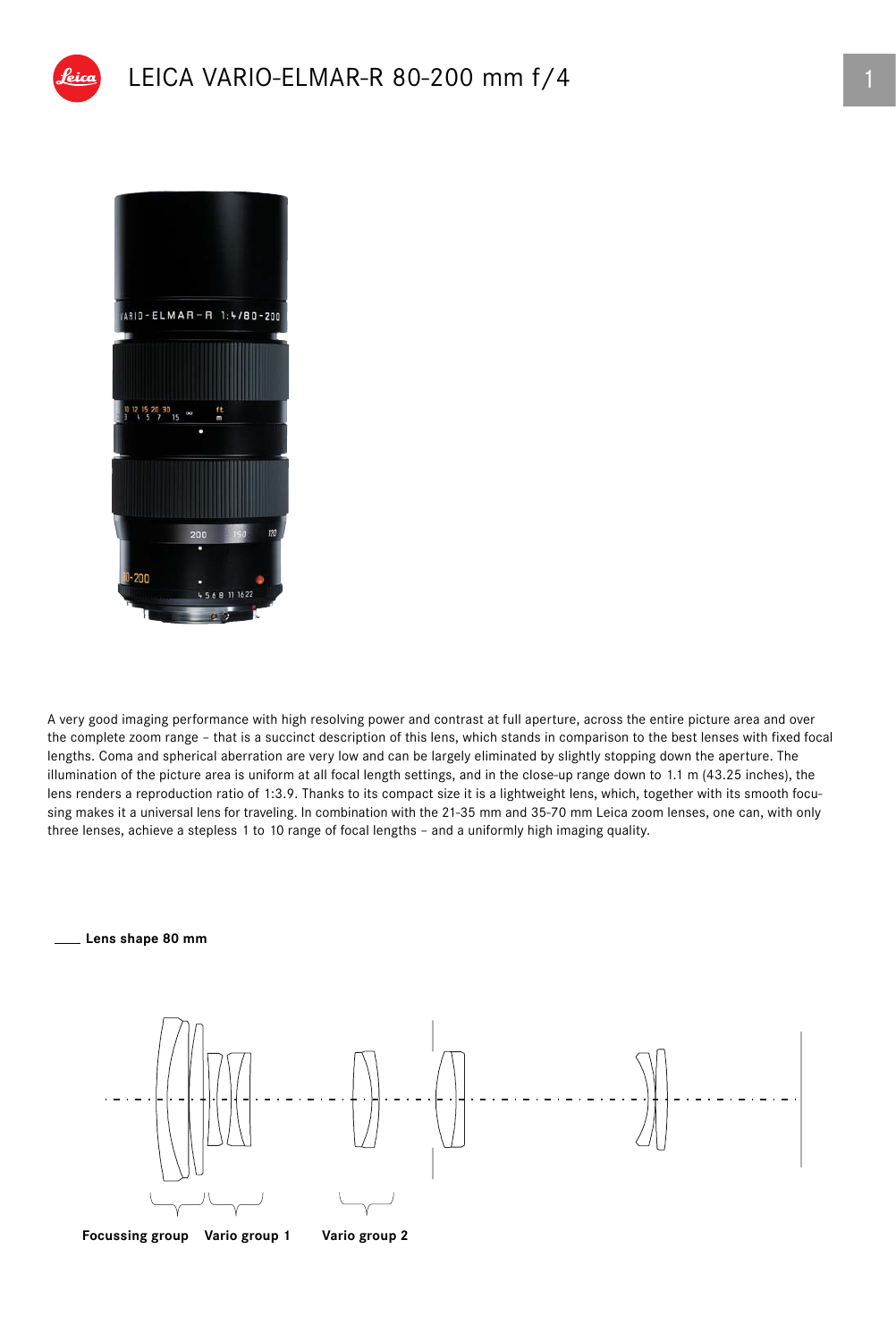

**Lens shape 100 mm**



**Lens shape 135 mm**



**Lens shape 180 mm**

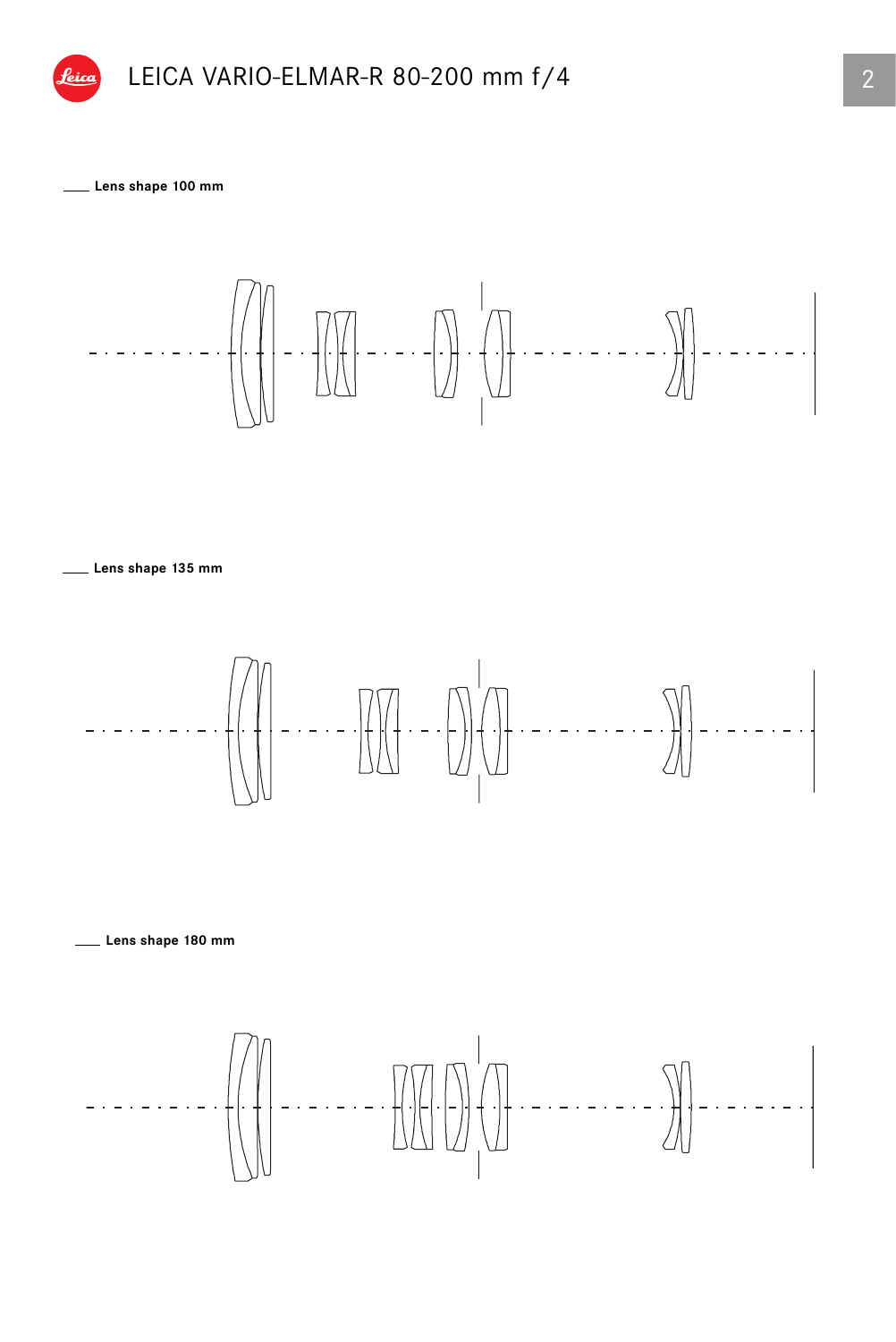

**Lens shape 200 mm**

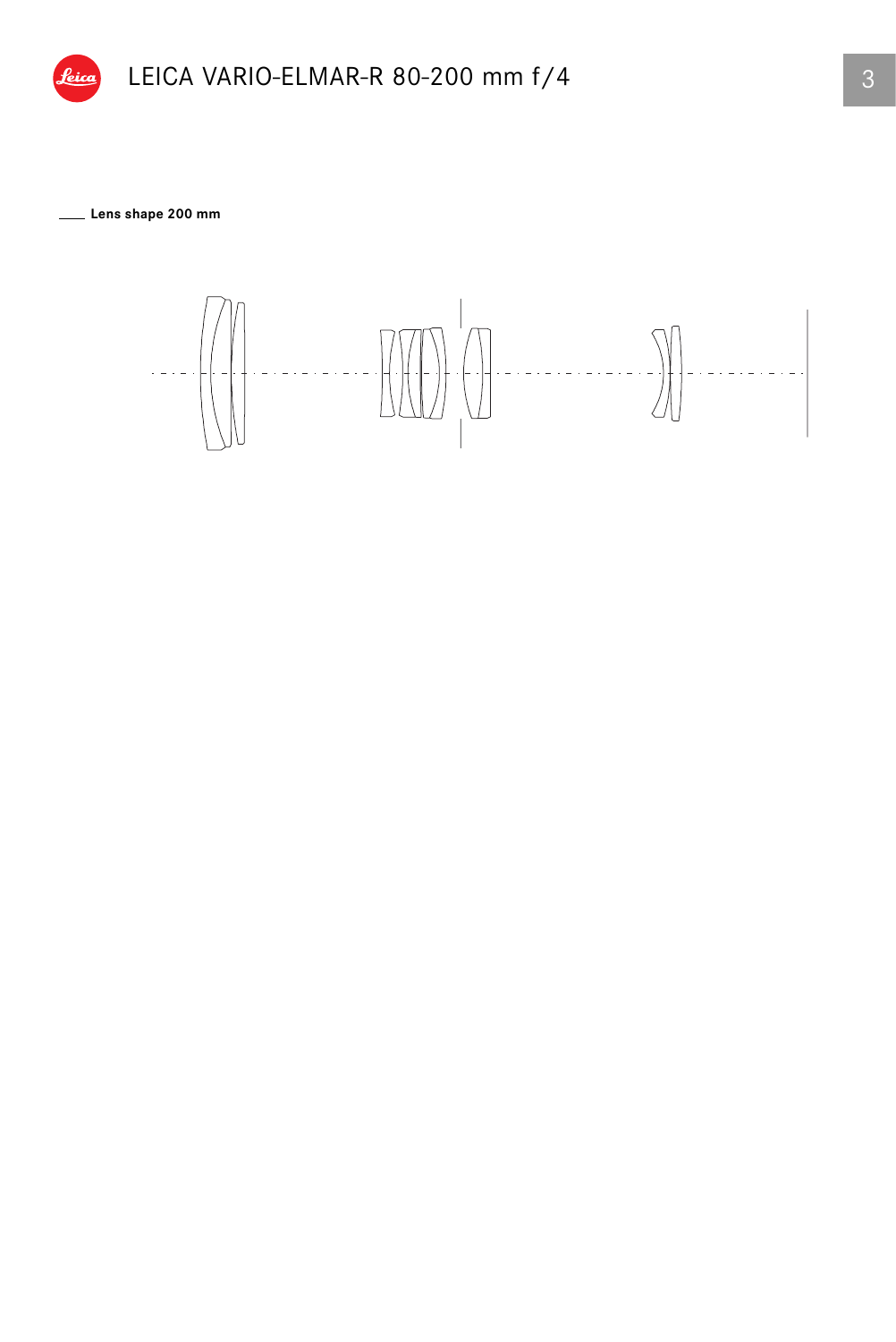

**Engineering drawing**

| Technical Data                                 |                                                                                                            |
|------------------------------------------------|------------------------------------------------------------------------------------------------------------|
| Angle of view (diagonal, horizontal, vertical) | At 80 mm focal length: 30°, 25°, 17°,                                                                      |
|                                                | at 200 mm focal length: 12.3°, 10.3°, 6.9°                                                                 |
| Optical design                                 | Number of elements / groups: 12 / 8                                                                        |
|                                                | <b>Focusing range:</b> 1.1 m to infinity                                                                   |
| <b>Distance setting</b>                        | Scale: Combined meter/feet-increments                                                                      |
|                                                | <b>Smallest object field:</b> 80 mm focal length: 222 x 333 mm, 200 mm focal length: 94 x 140 mm           |
|                                                | Highest reproduction ratio: 80 mm focal length: 1:9.3, 200 mm focal length: 1:3.9                          |
| Diaphragm                                      | <b>Setting / Type:</b> Preset diaphragm with clickstops (including half values), Fully automatic diaphragm |
|                                                | <b>Smallest aperture:</b> f/22                                                                             |
| <b>Bayonet</b>                                 | LEICA R quick-change bayonet for LEICA R3 to LEICA R9 with mechanical, and, for LEICA R8/R9,               |
|                                                | additional electronic exposure control                                                                     |
| Filter (type)                                  | Internal thread for screw-in type filters E 60                                                             |
| Lens hood                                      | Built-in, telescopic                                                                                       |
| Dimensions and weight                          | Length: 165 mm                                                                                             |
|                                                | Largest diameter: 71 mm                                                                                    |
|                                                | Weight: approx. 1.020 g                                                                                    |
|                                                |                                                                                                            |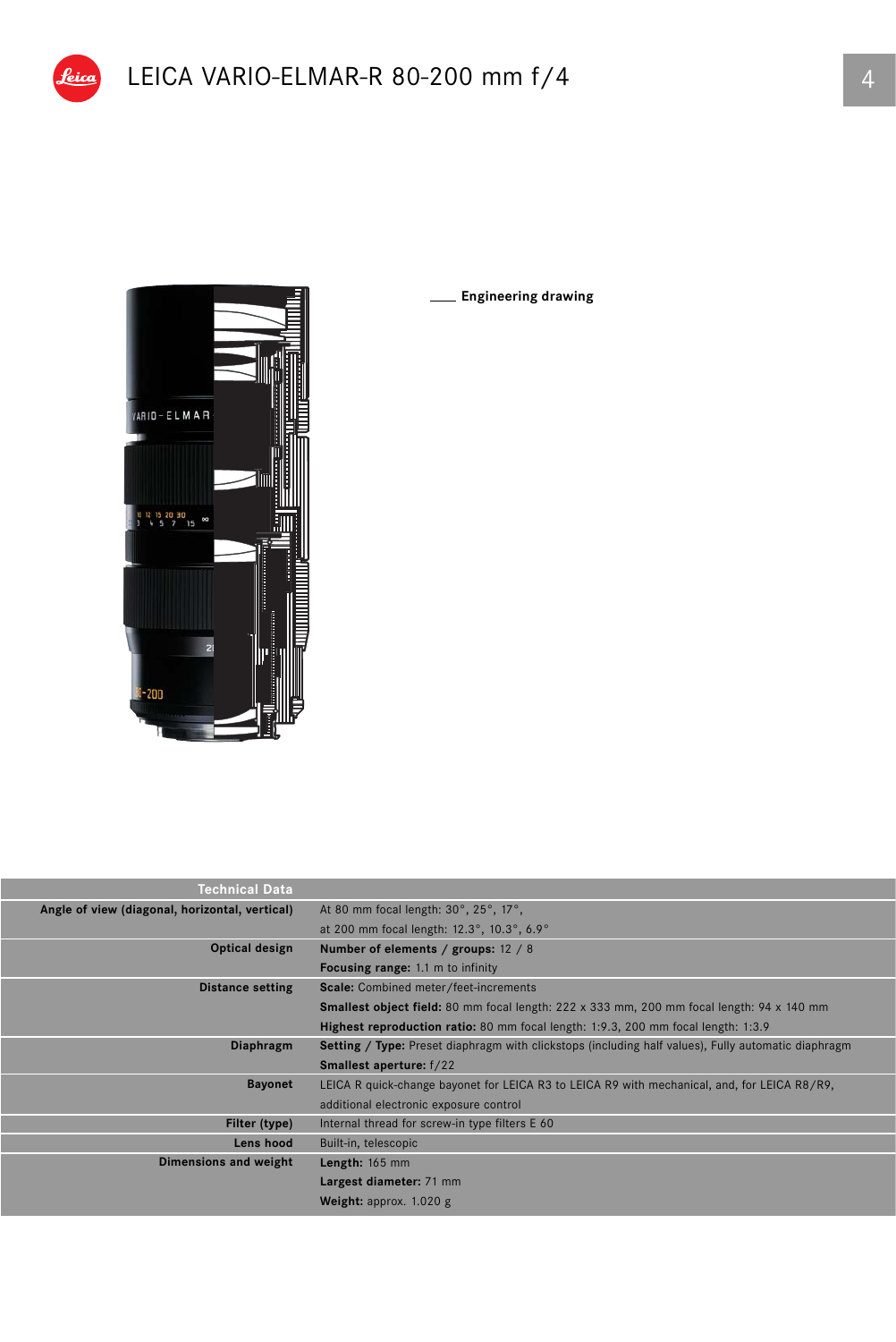## **MTF graphs 80 mm**







The MTF is indicated both at full aperture and at f/5.6 at long taking distances (infinity). Shown is the contrast in percentage for 5, 10, 20 and 40 lp/mm accross the height of the 35 mm film format, for tangential (dotted line) and sagittal (solid line) structures, in white light. The 5 and 10 lp/mm will give an indication regarding the contrast ratio for large object structures.The 20 and 40 lp/mm records the resolution of finer and finest object structures.

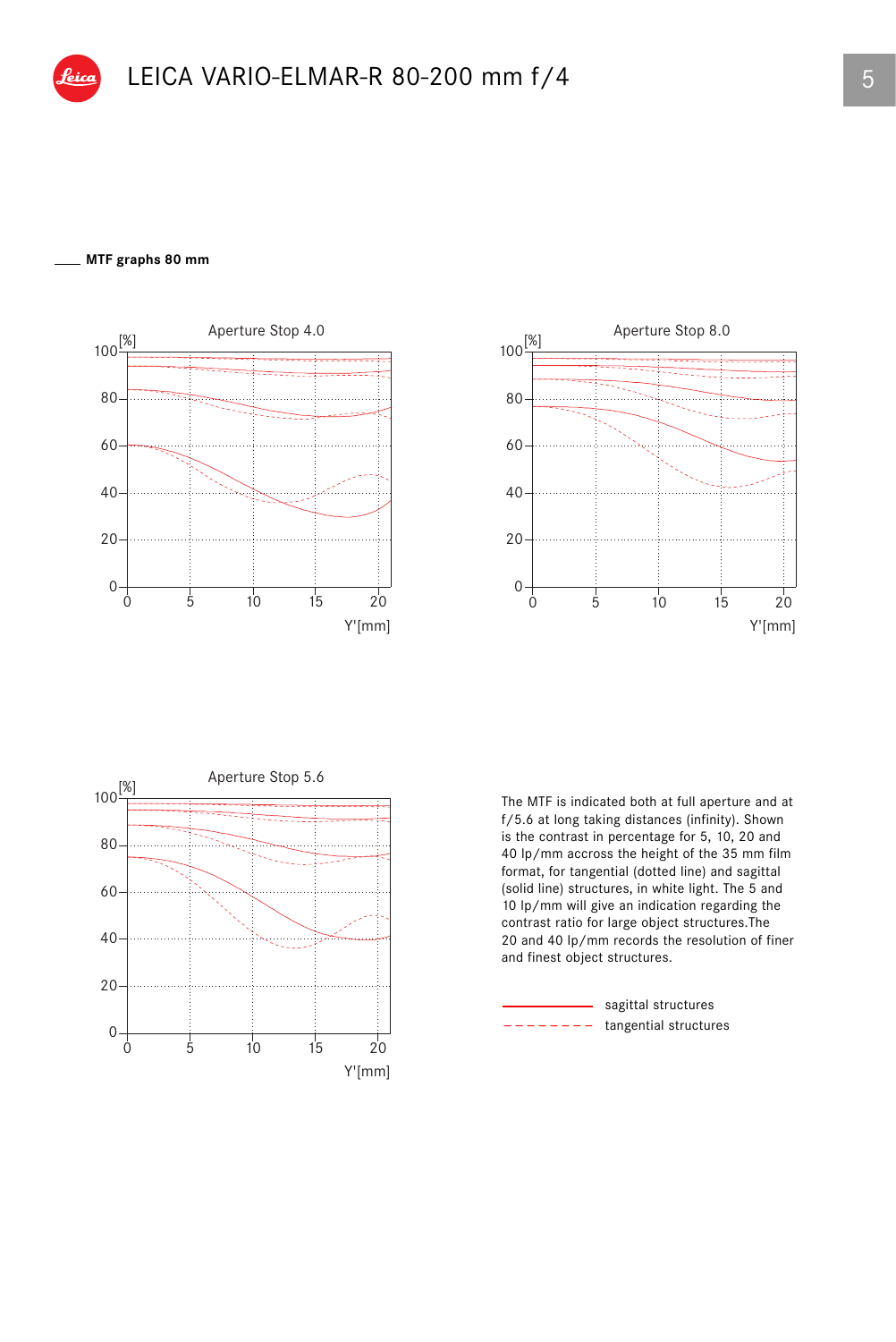

## **Distortion 80 mm**





**Vignetting 80 mm**



Distortion is the deviation of the real image height (in the picture) from the ideal image height. The relative distortion is the percentage deviation. The ideal image height results from the object height and the magnification. The image height of 21.6mm is the radial distance between the edge and the middle of the image field for the format 24mm x 36mm. The graph of the effective distortion illustrates the appearance of straight horizontal and vertical lines in the picture.

Vignetting is a continous decrease of the illumination to the edges of the image field. The graph shows the percentage lost of illumination over the image height. 100% means no vignetting.

 $------$  tangential structures sagittal structures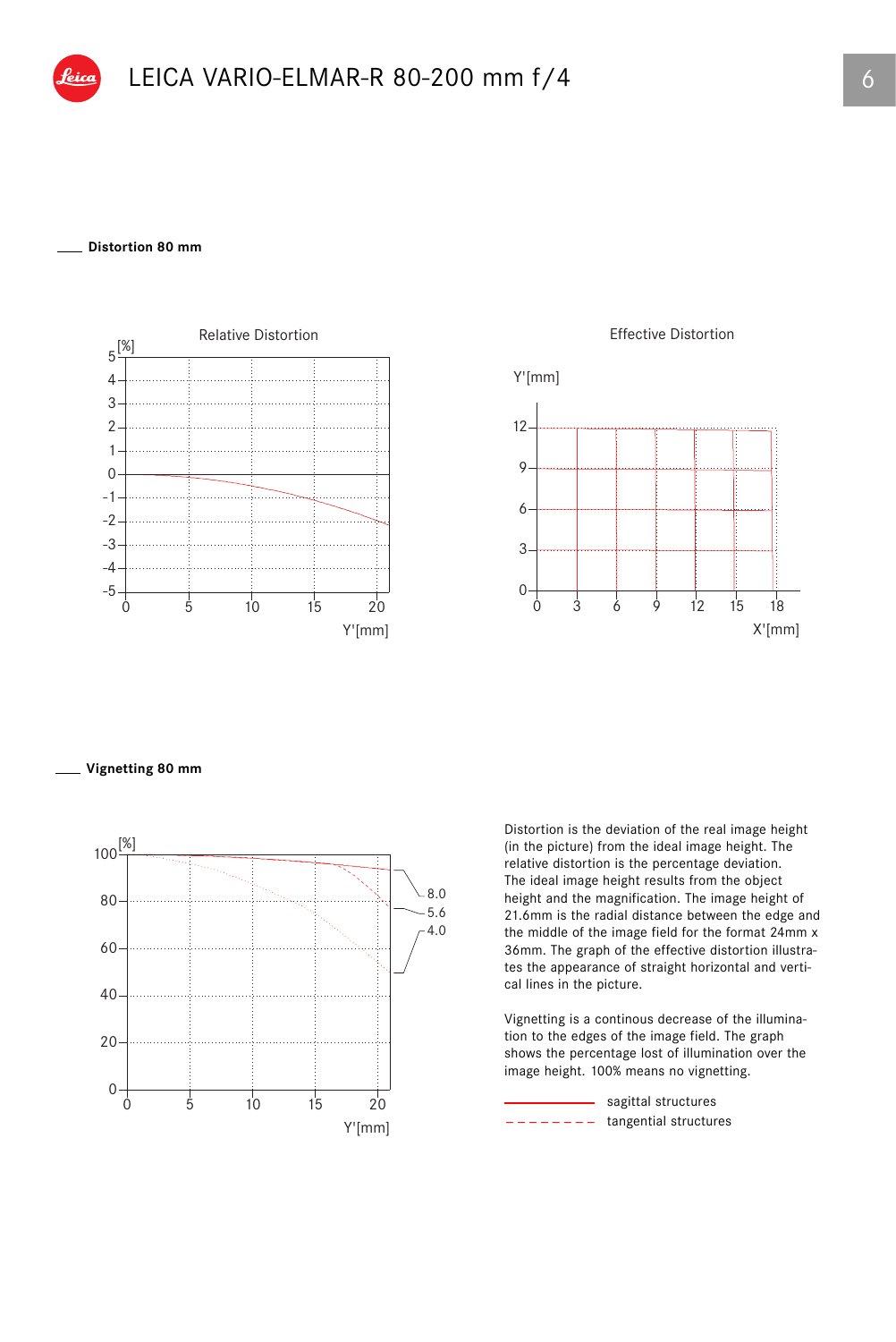

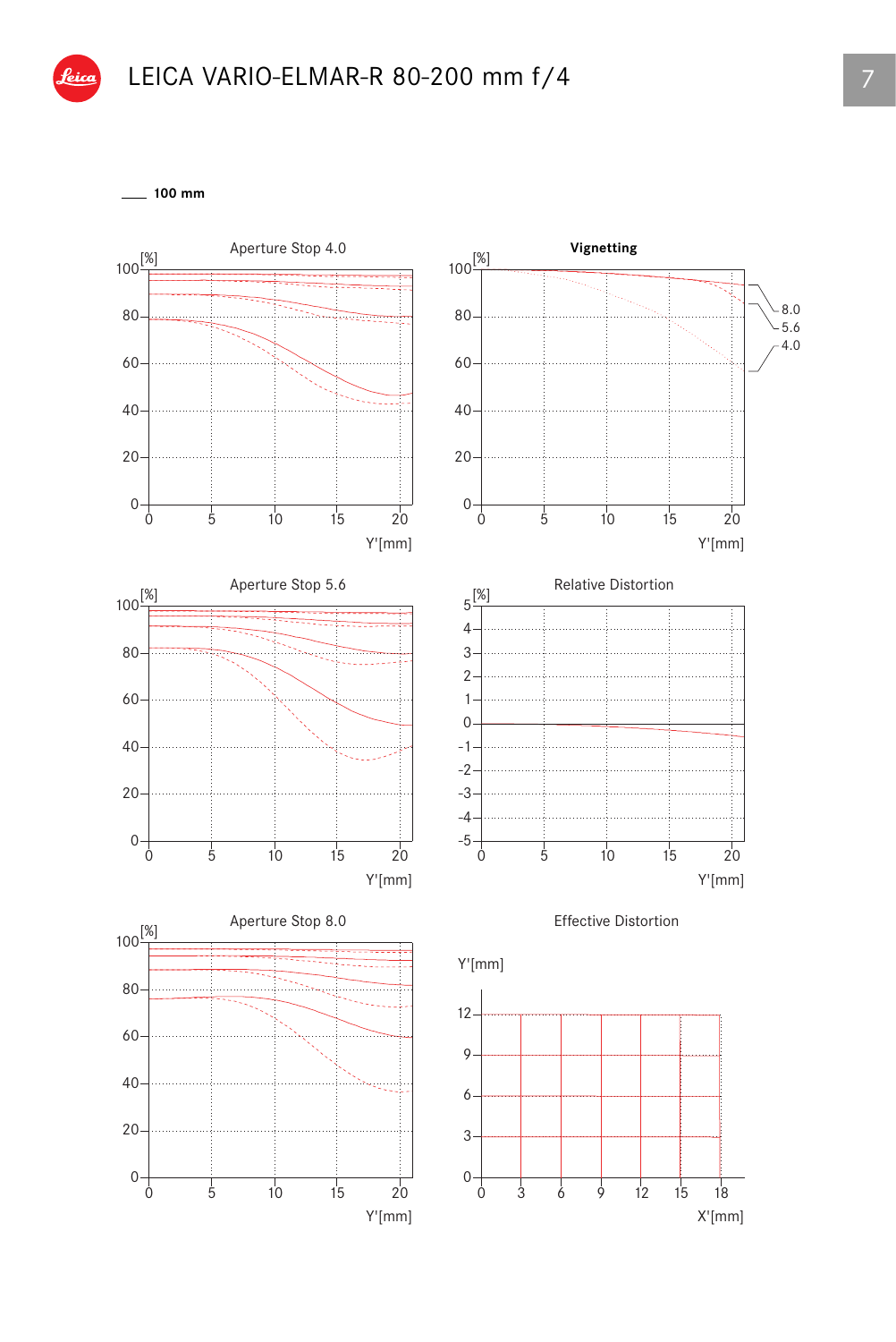

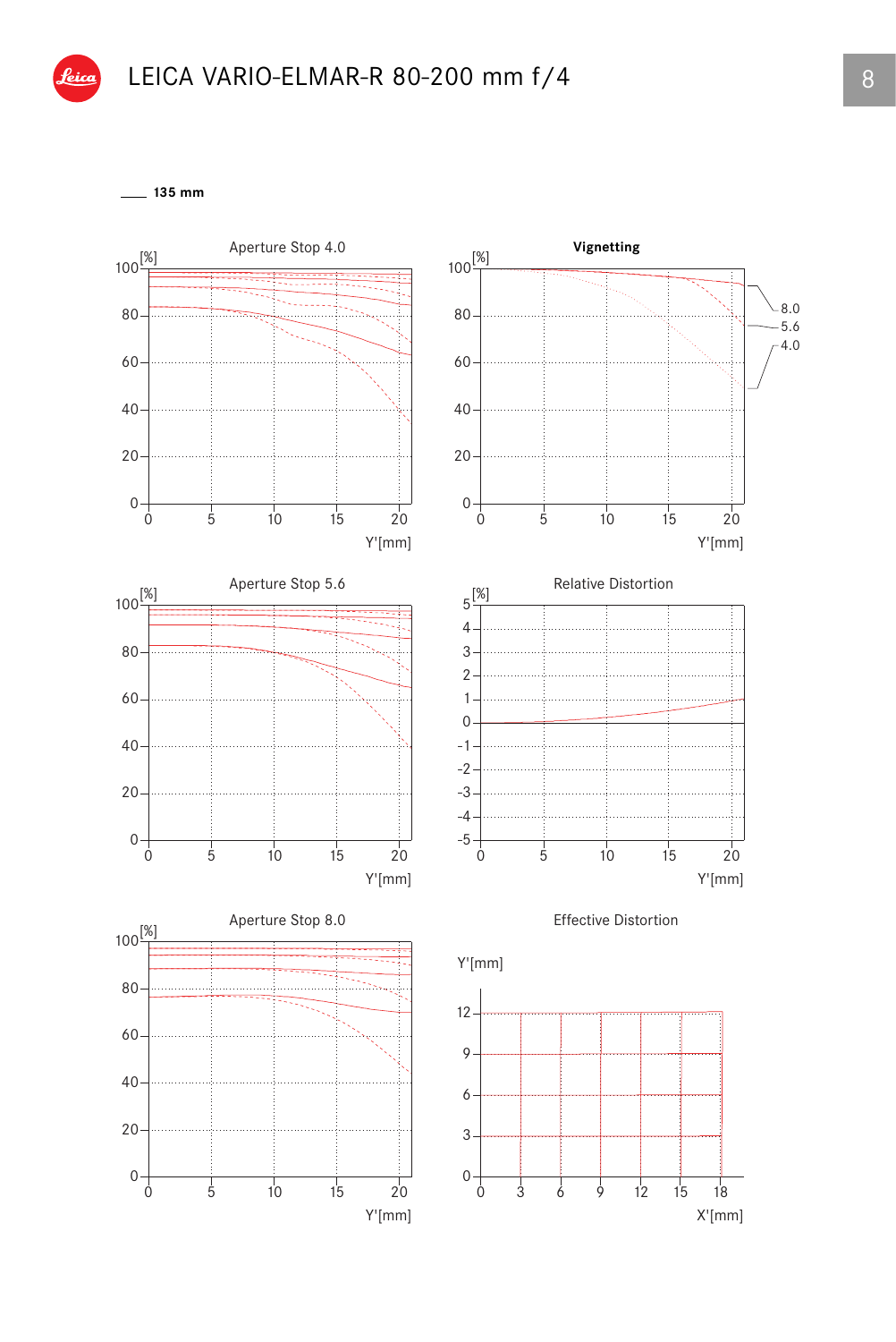

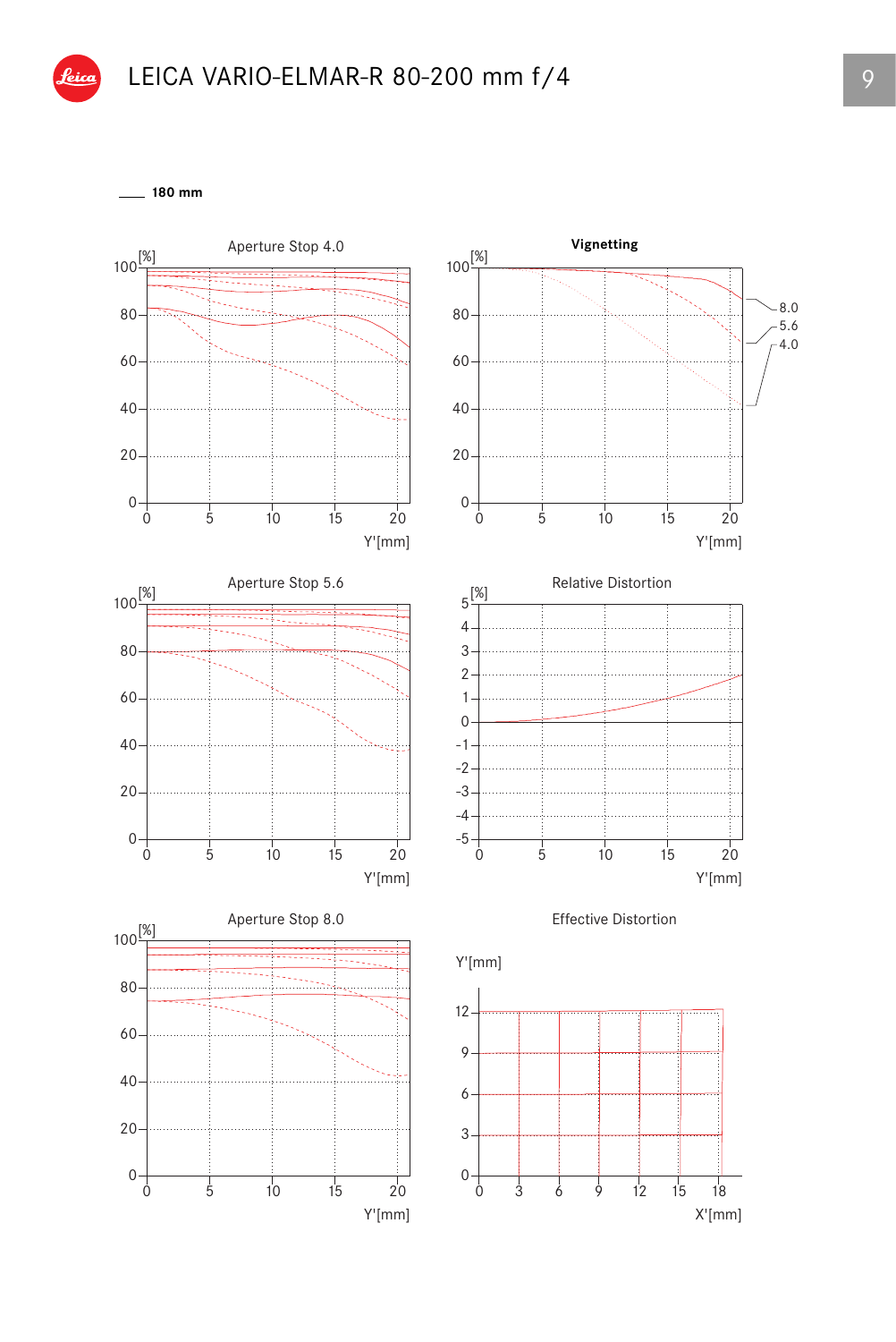

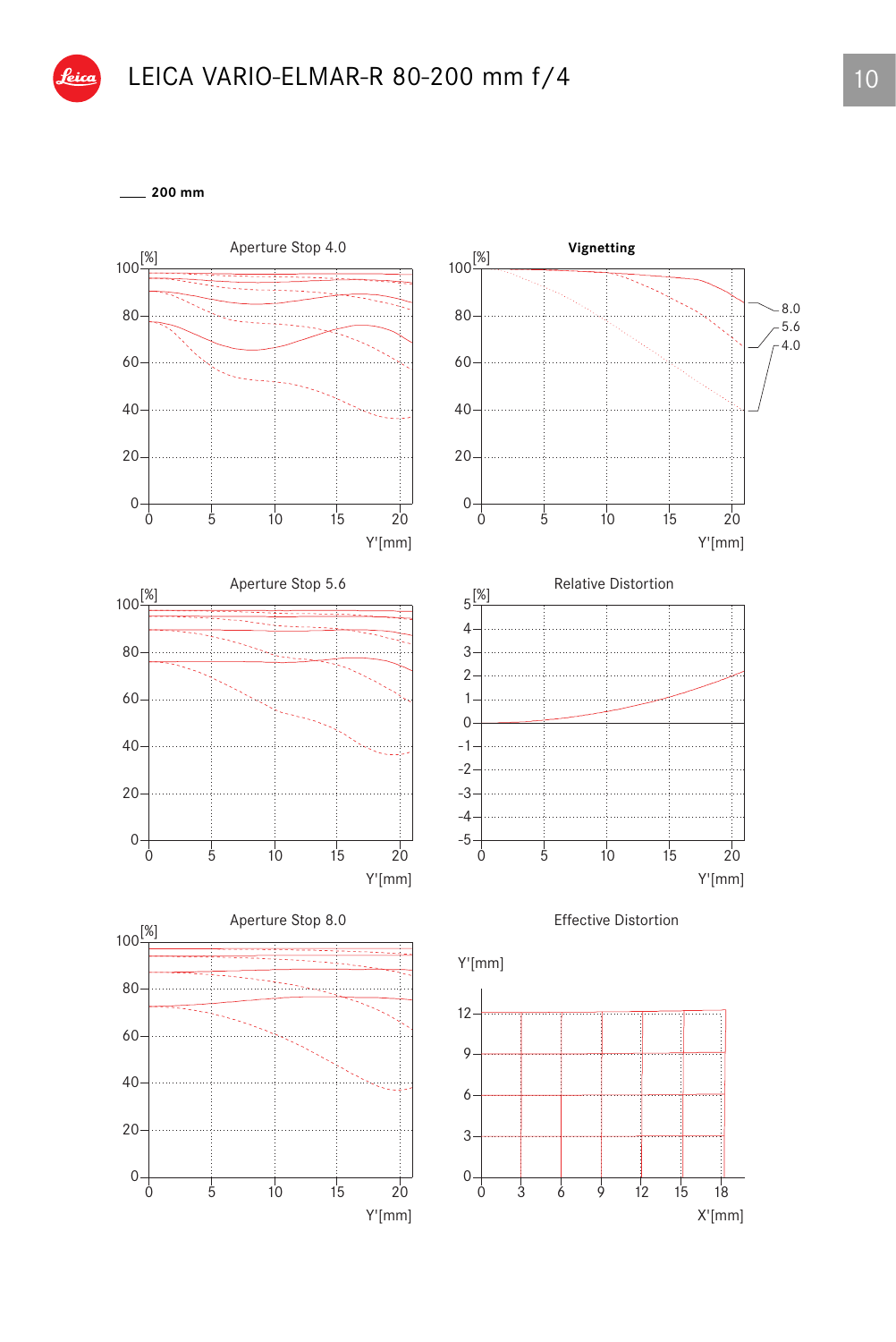

## Depth of field table 80 mm

|                                  |                | Aperture Stop    |                  |                  |                  |                  |                  | Magnification |
|----------------------------------|----------------|------------------|------------------|------------------|------------------|------------------|------------------|---------------|
|                                  |                | $\overline{4}$   | 5,6              | 8                | 11               | 16               | 22               |               |
| $\overline{\text{E}}$<br>Setting | 1,1            | 1,088 - 1,112    | 1,084 - 1,117    | $1,077 - 1,125$  | $1,068 - 1,134$  | $1,054 - 1,150$  | $1,038 - 1,170$  | 1/9,0         |
|                                  | 1,2            | $1,185 - 1,216$  | 1,179 - 1,222    | $1,170 - 1,231$  | $1,160 - 1,244$  | $1,142 - 1,265$  | $1,122 - 1,291$  | 1/10,2        |
|                                  | 1,3            | $1,281 - 1,320$  | 1,274 - 1,327    | $1,263 - 1,339$  | $1,250 - 1,354$  | $1,229 - 1,381$  | $1,204 - 1,414$  | 1/11,5        |
|                                  | 1,5            | 1,472 - 1,529    | 1,463 - 1,540    | $1,447 - 1,557$  | $1,428 - 1,580$  | $1,398 - 1,619$  | $1,364 - 1,670$  | 1/13,9        |
|                                  | 1,7            | $1,662 - 1,739$  | $1,649 - 1,754$  | $1,628 - 1,779$  | $1,603 - 1,810$  | $1,563 - 1,866$  | $1,518 - 1,938$  | 1/16,4        |
|                                  | 2              | $1,945 - 2,059$  | $1,925 - 2,081$  | $1,895 - 2,118$  | $1,859 - 2,166$  | $1,802 - 2,252$  | $1,738 - 2,365$  | 1/20,1        |
|                                  | 2,5            | $2,408 - 2,600$  | $2,376 - 2,638$  | $2,327 - 2,703$  | $2,269 - 2,788$  | $2,178 - 2,943$  | $2,079 - 3,156$  | 1/26,1        |
| Distance                         | 3              | $2,862 - 3,152$  | $2,816 - 3,212$  | $2,744 - 3,312$  | $2,659 - 3,448$  | $2,530 - 3,701$  | $2,391 - 4,062$  | 1/32,2        |
|                                  | 4              | $3,746 - 4,293$  | $3,662 - 4,410$  | $3,534 - 4,614$  | $3,387 - 4,898$  | $3,169 - 5,461$  | $2,943 - 6,342$  | 1/44,4        |
|                                  | 5              | $4,597 - 5,483$  | $4,467 - 5,68$   | $4,273 - 6,038$  | $4,053 - 6,552$  | $3,735 - 7,64$   | $3,416 - 9,565$  | 1/56,5        |
|                                  | $\overline{7}$ | $6,210 - 8,03$   | $5,966 - 8,48$   | $5,613 - 9,33$   | $5,227 - 10,67$  | $4,693 - 14,07$  | $4,183 - 22,85$  | 1/80,8        |
|                                  | 15             | $11,66 - 21,06$  | $10,80 - 24,69$  | $9,644 - 34,22$  | $8,513 - 66,36$  | $7,128 - \infty$ | $5,971 - \infty$ | 1/178         |
|                                  | $\infty$       | $50,36 - \infty$ | $36,99 - \infty$ | $25,93 - \infty$ | $18,90 - \infty$ | $13,04 - \infty$ | $9,53 - \infty$  | $1/\infty$    |



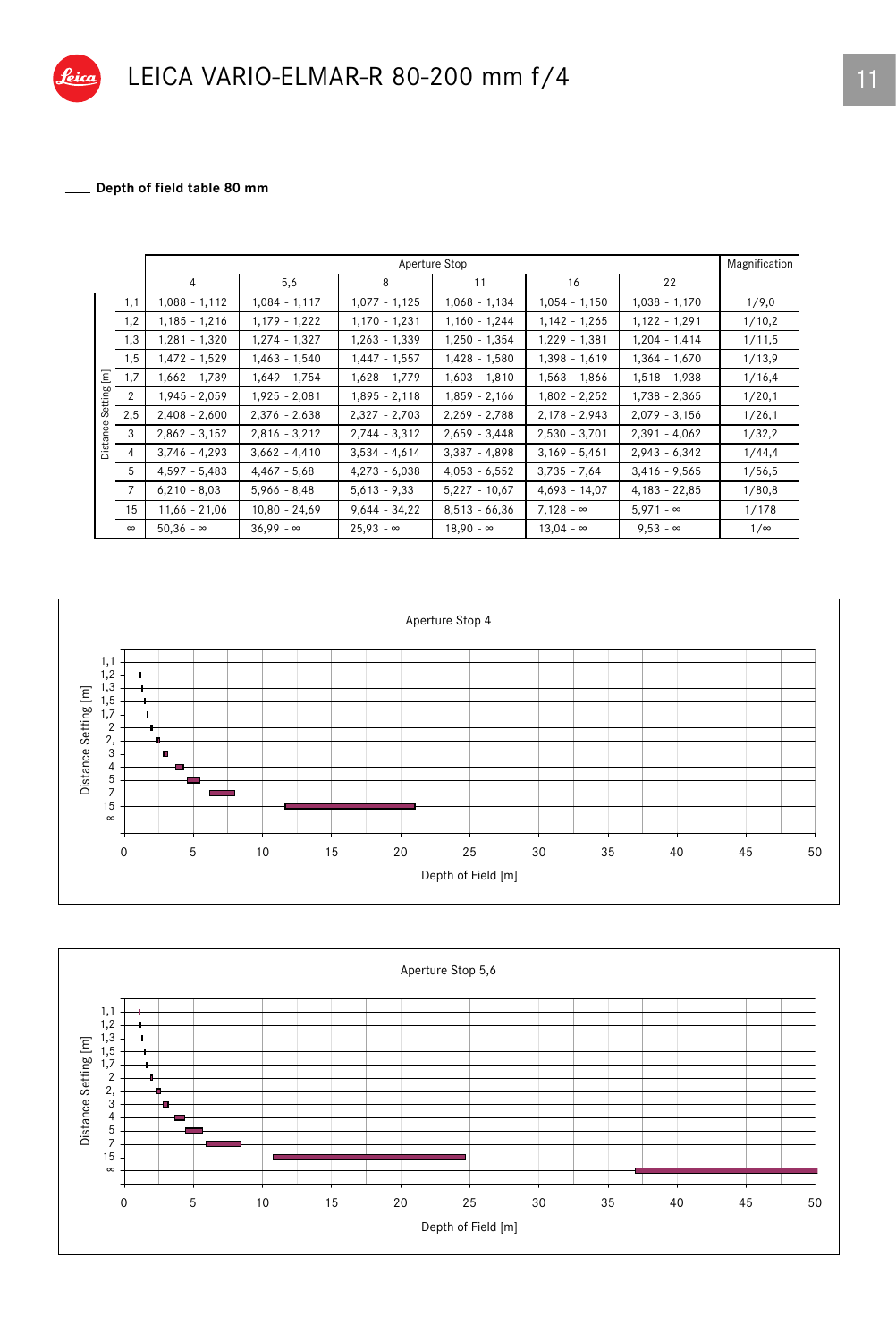





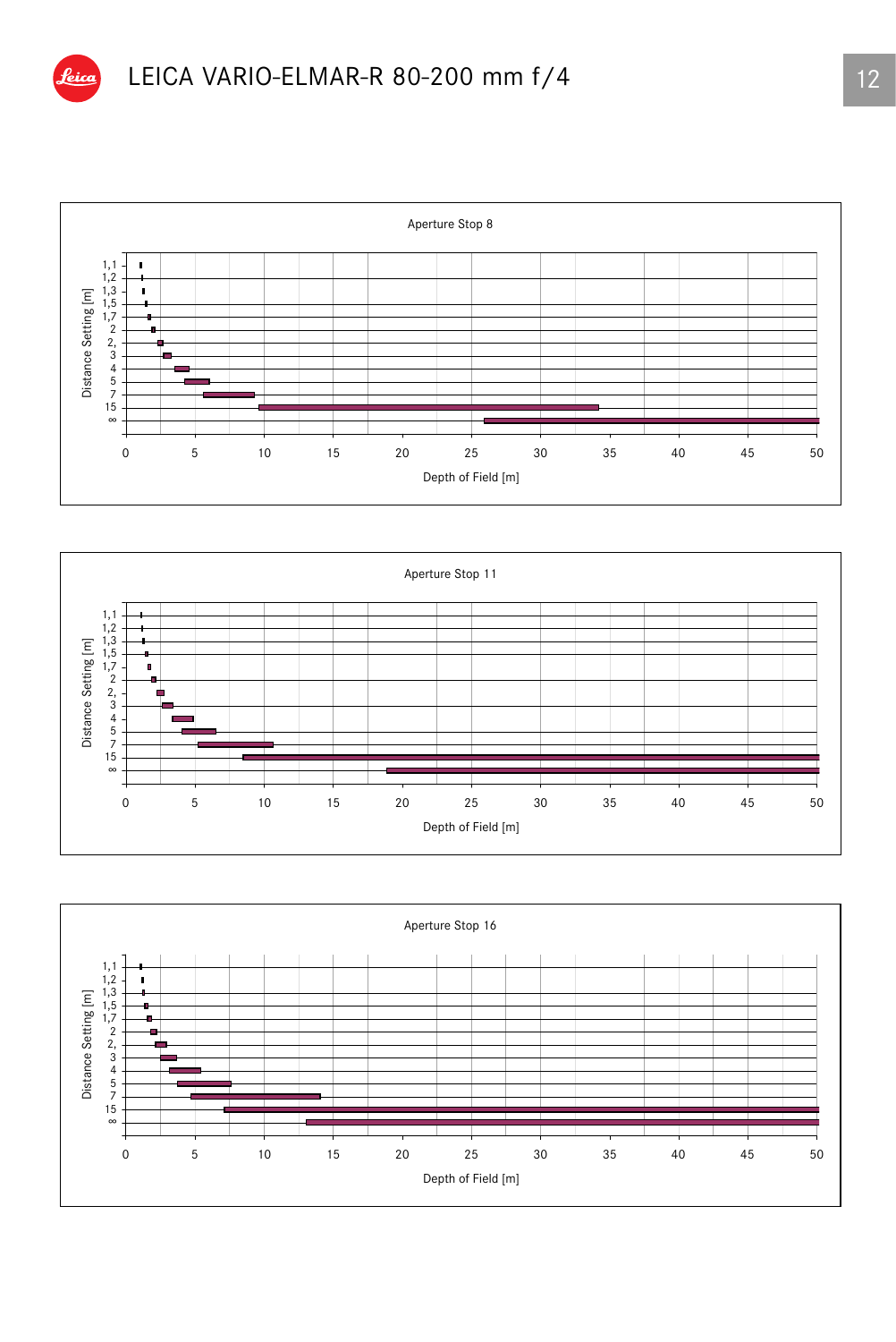

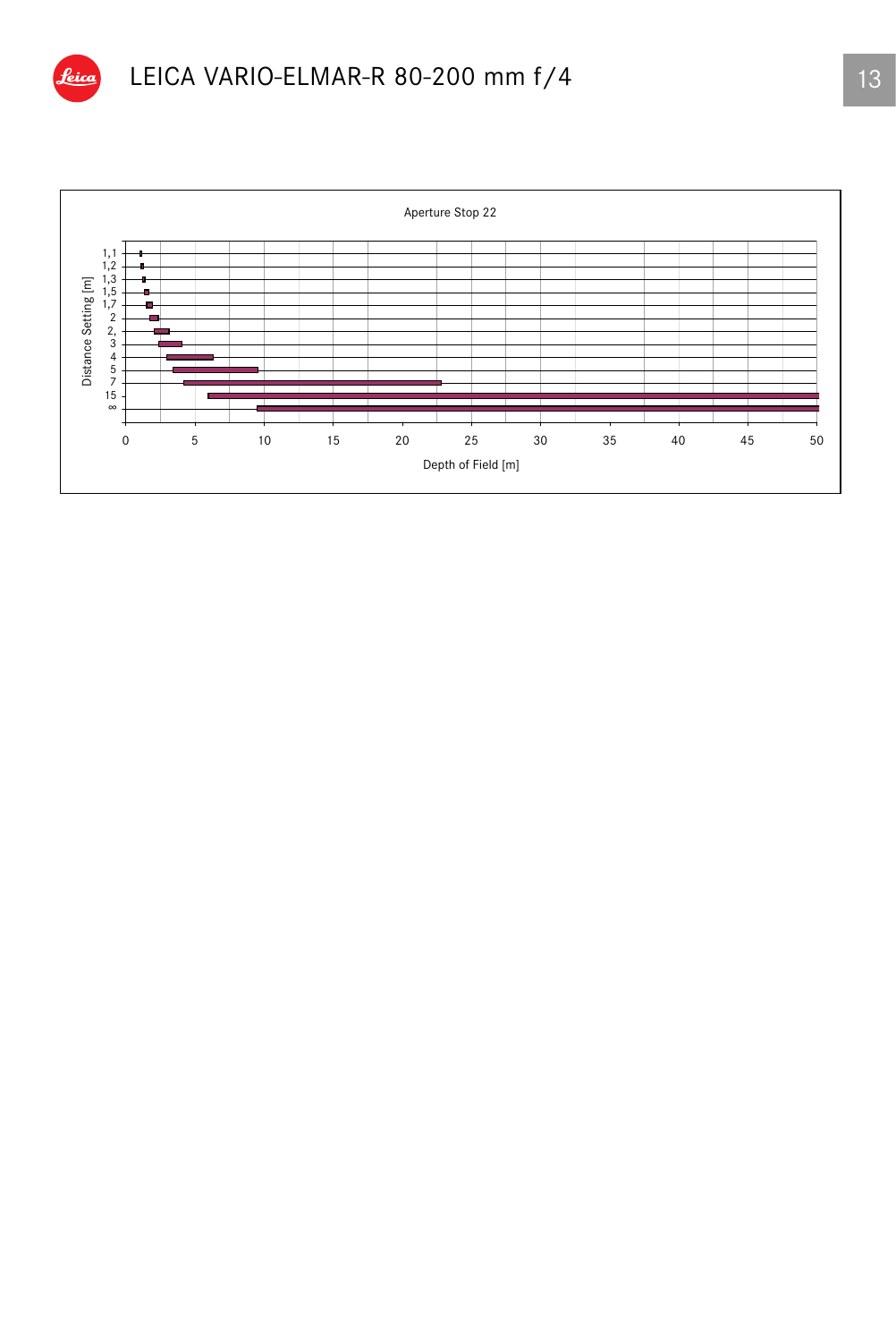

## Depth of field table 100 mm

|                       |                | Aperture Stop    |                  |                  |                  |                  |                  | Magnification |
|-----------------------|----------------|------------------|------------------|------------------|------------------|------------------|------------------|---------------|
|                       |                | 4                | 5,6              | 8                | 11               | 16               | 22               |               |
|                       | 1,1            | $1,091 - 1,109$  | $1,088 - 1,112$  | $1,083 - 1,117$  | $1,077 - 1,124$  | $1,067 - 1,136$  | $1,055 - 1,150$  | 1/7,42        |
|                       | 1,2            | $1,189 - 1,211$  | $1,185 - 1,215$  | $1,179 - 1,222$  | $1,171 - 1,231$  | $1,158 - 1,245$  | $1,143 - 1,263$  | 1/8,45        |
|                       | 1,3            | $1,286 - 1,314$  | 1,282 - 1,319    | $1,274 - 1,327$  | $1,264 - 1,338$  | $1,249 - 1,356$  | $1,231 - 1,378$  | 1/9,47        |
|                       | 1,5            | 1,481 - 1,520    | $1,474 - 1,527$  | $1,463 - 1,540$  | $1,449 - 1,555$  | $1,427 - 1,582$  | $1,402 - 1,615$  | 1/11,5        |
| $\overline{\text{E}}$ | 1,7            | 1,674 - 1,727    | $1,664 - 1,738$  | $1,649 - 1,754$  | $1,631 - 1,775$  | $1,602 - 1,812$  | $1,568 - 1,858$  | 1/13,5        |
| Setting               | 2              | $1,961 - 2,040$  | $1,948 - 2,056$  | $1,926 - 2,080$  | $1,900 - 2,112$  | $1,857 - 2,168$  | $1,809 - 2,239$  | 1/16,5        |
|                       | 2,5            | $2,436 - 2,568$  | $2,413 - 2,594$  | $2,378 - 2,636$  | $2,335 - 2,691$  | $2,267 - 2,789$  | $2,191 - 2,916$  | 1/21,6        |
| Distance              | 3              | $2,904 - 3,103$  | $2,870 - 3,142$  | $2,818 - 3,208$  | $2,756 - 3,294$  | $2,658 - 3,448$  | $2,550 - 3,654$  | 1/26,6        |
|                       | 4              | $3,822 - 4,196$  | $3,761 - 4,272$  | $3,668 - 4,401$  | $3,558 - 4,573$  | $3,388 - 4,894$  | $3,206 - 5,345$  | 1/36,6        |
|                       | 5              | $4,717 - 5,320$  | $4,622 - 5,447$  | $4,477 - 5,665$  | $4,309 - 5,964$  | $4,056 - 6,540$  | $3,790 - 7,402$  | 1/46,6        |
|                       | $\overline{7}$ | $6,441 - 7,668$  | $6,258 - 7,946$  | $5,987 - 8,436$  | $5,680 - 9,142$  | $5,235 - 10,63$  | $4,786 - 13,22$  | 1/66,6        |
|                       | 15             | $12,56 - 18,64$  | $11,85 - 20,46$  | $10,88 - 24,25$  | $9,864 - 31,60$  | $8,543 - 63,98$  | $7,365 - \infty$ | 1/147         |
|                       | $\infty$       | $74,13 - \infty$ | $54.34 - \infty$ | $38.07 - \infty$ | $27,73 - \infty$ | $19.10 - \infty$ | $13.93 - \infty$ | $1/\infty$    |



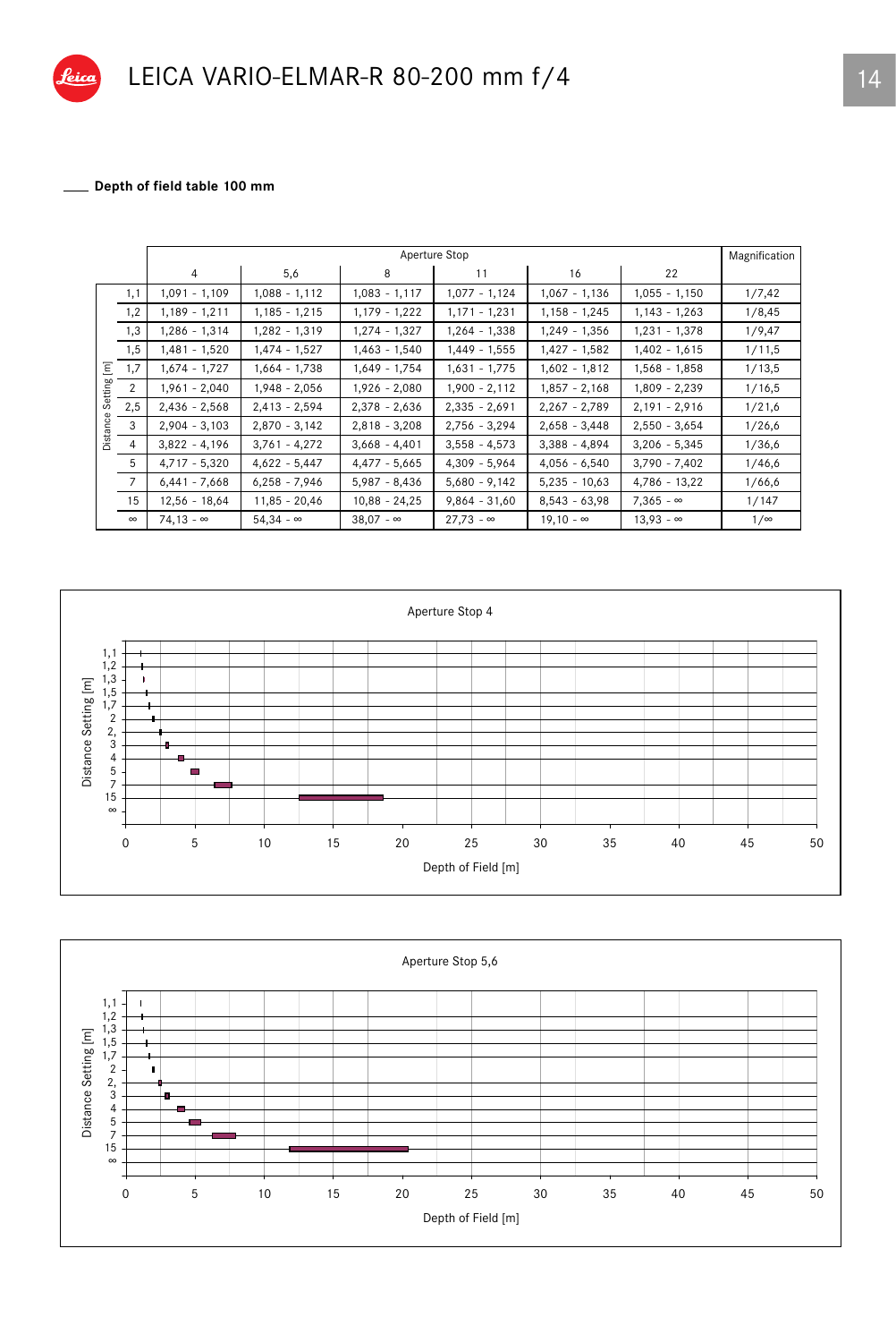





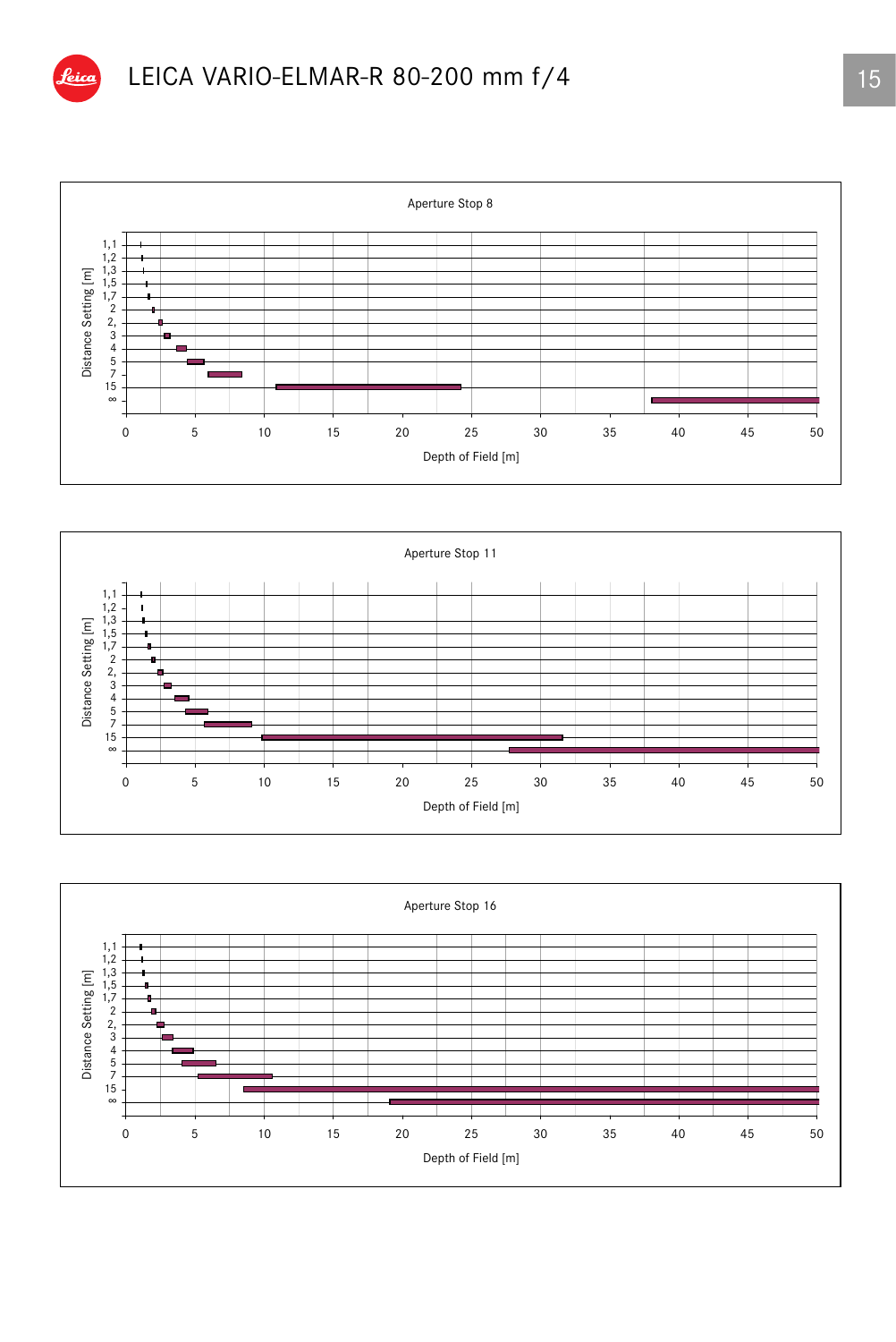